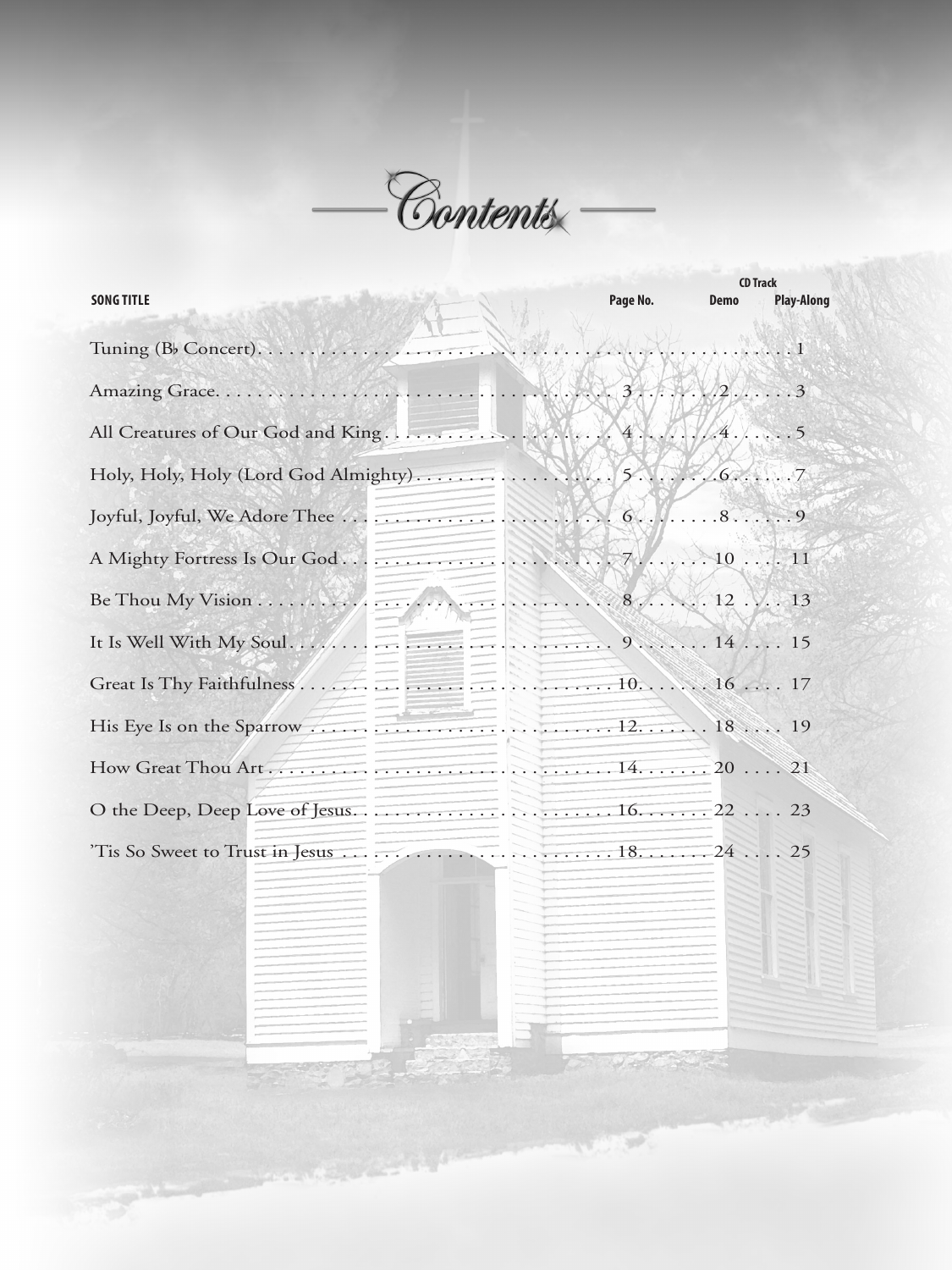## **GREAT IS THY FAITHFULNESS**



Great Is Thy Faithfulness - 2 - 1 36124

© 1923 (Renewed) HOPE PUBLISHING COMPANY, Carol Stream, IL 60188 This Arrangement © 2010 HOPE PUBLISHING COMPANY All Rights Reserved Used by Permission